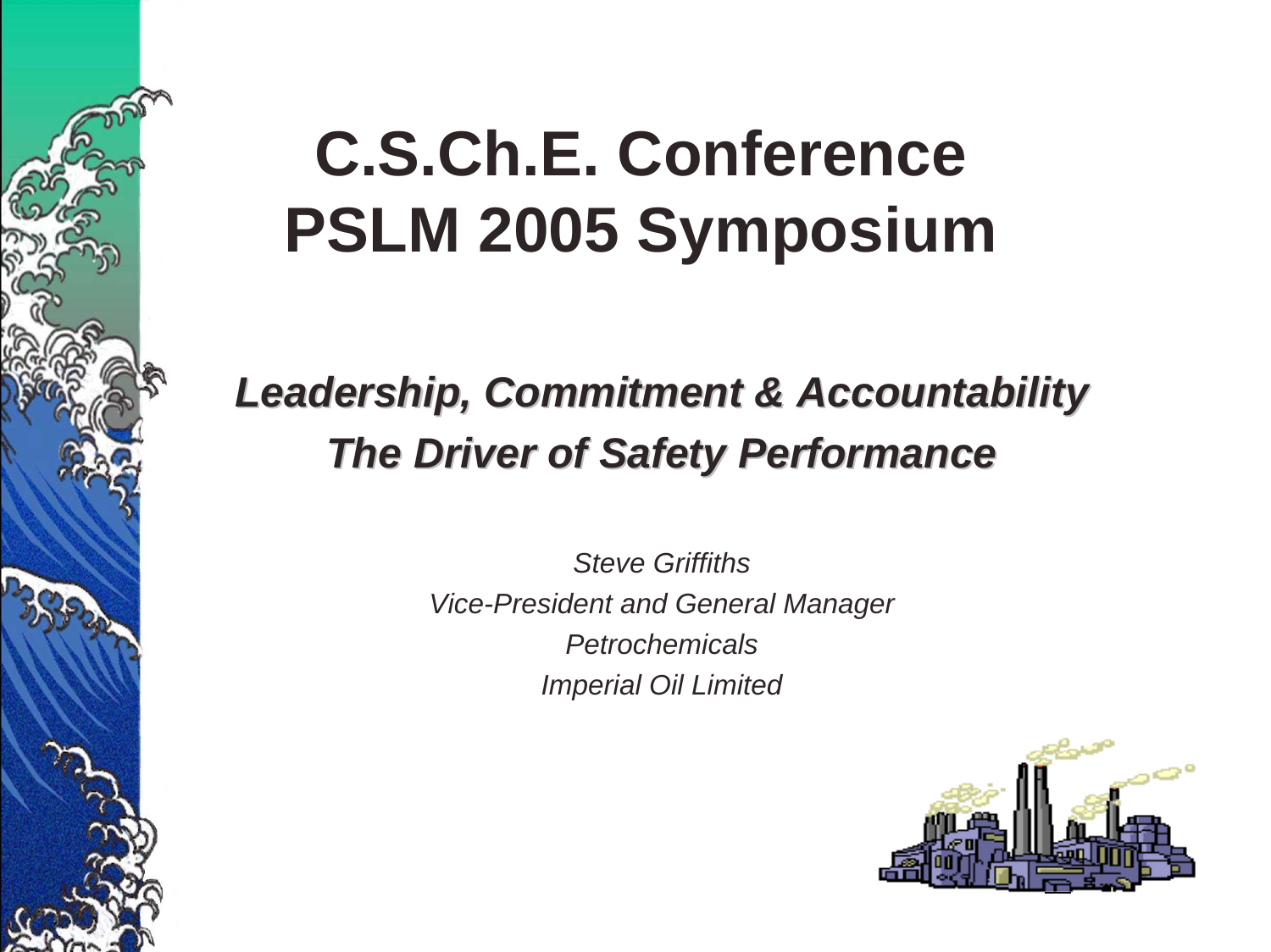# **Operations Integrity to Deliver Process Safety and Loss Management**

Oil, Gas and Petrochemical businesses carry inherent risk

- **Consider the following major incidents:**
	- **Bhopal** 
		- **- 2,500 fatalities**
	- **Phillips Petroleum polyethylene plant explosion**
		- **- 23 fatalities, \$1.5B loss**
	- **Exxon Valdez** 
		- **- oil spill into Prince William Sound**
	- **ABP Texas City refinery explosion** 
		- **- 15 fatalities, > \$1.0B loss**

**Industry investigations show human factors to be a common, fundamental root cause behind incidents**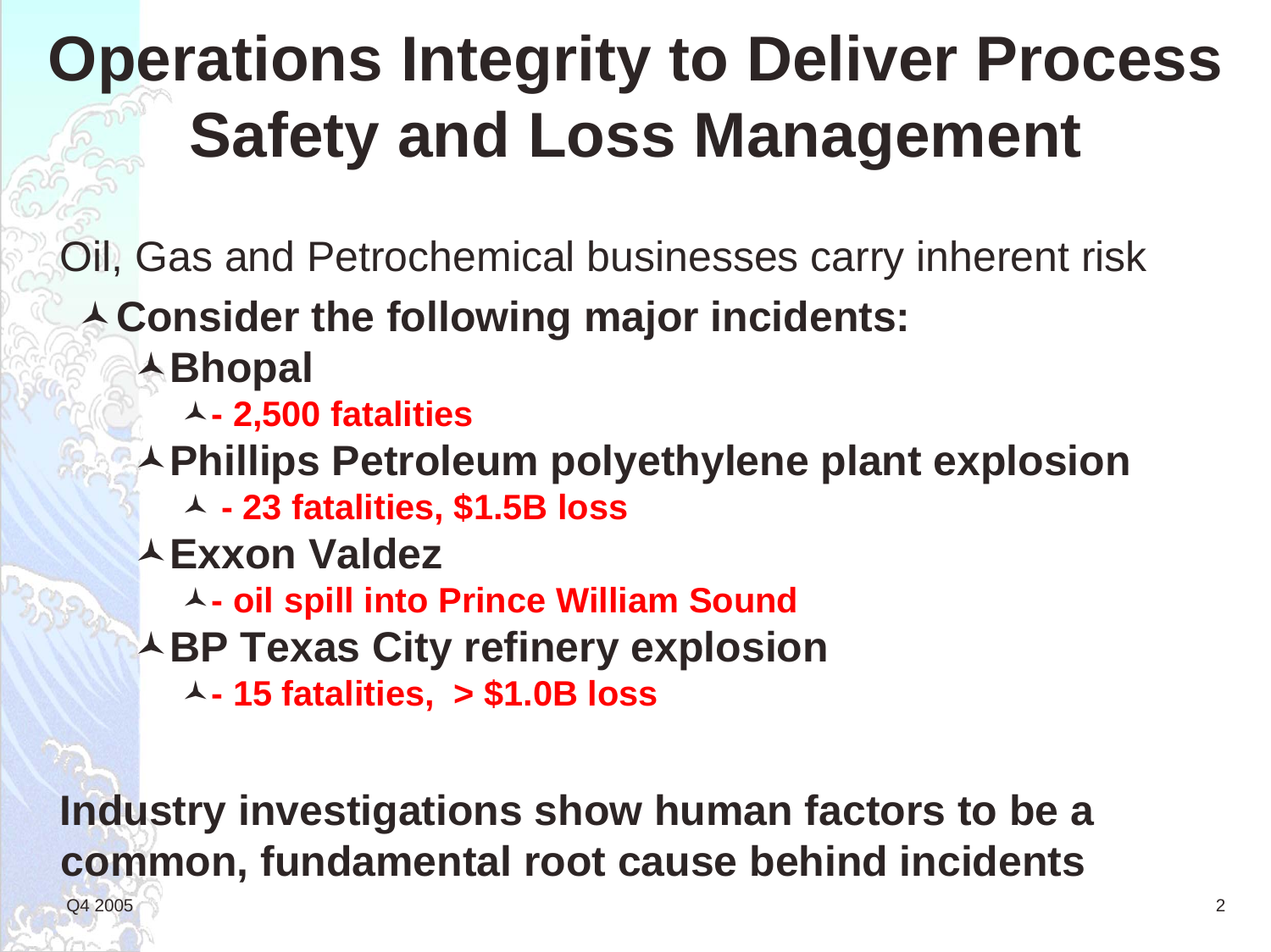# **Operations Integrity to Deliver Process Safety and Loss Management**

Long-standing concern by IOL for Safety, Health and Environment

- **Safety is a VALUE ... Not a Priority**
- **Performance improvement requires Leadership for break through results**

Strong SHE performance makes good business sense **Is your "License to Operate" the business**

**Translates into improved productivity, quality ... Resulting in superior returns**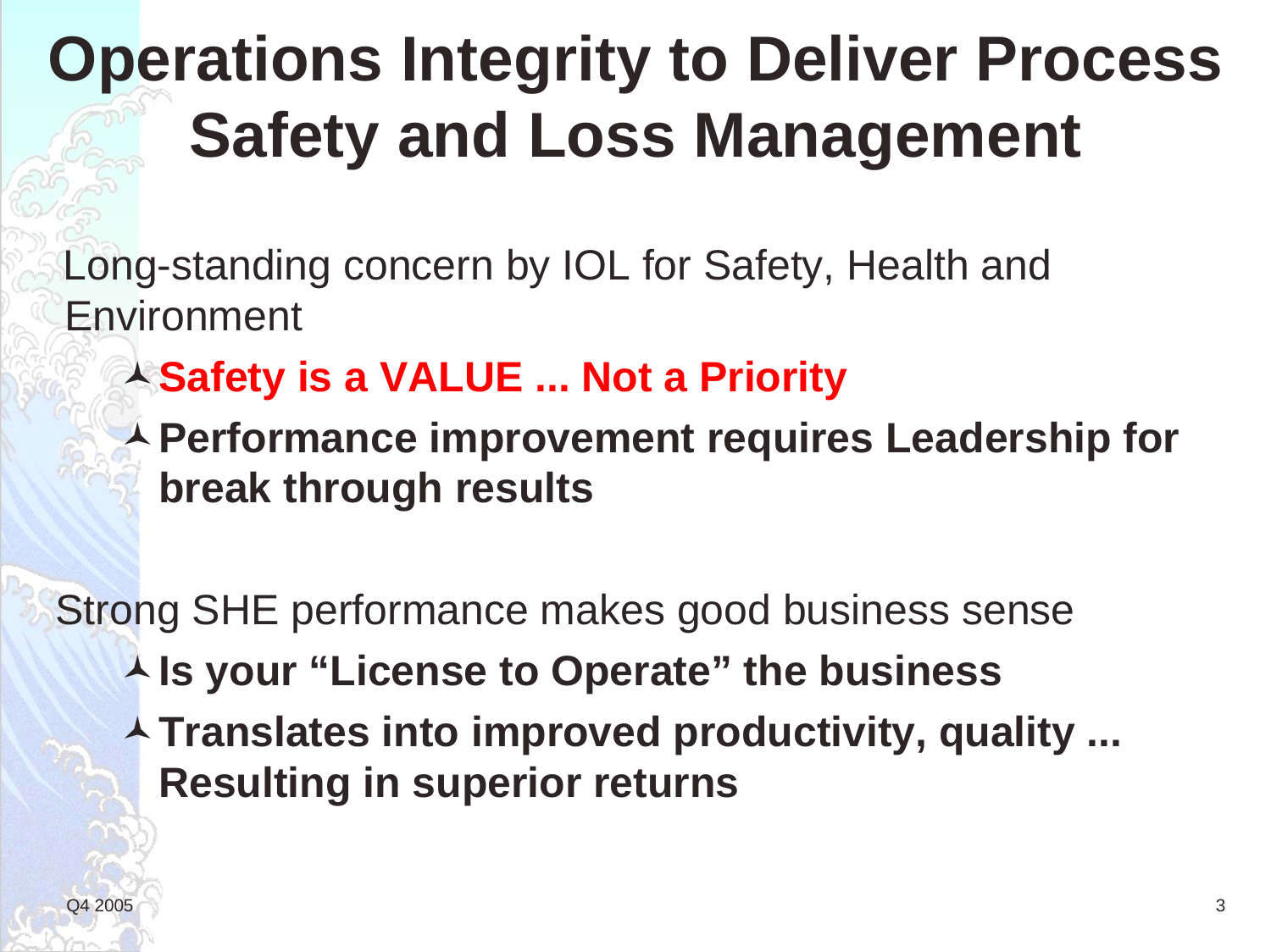# **What is "Operations Integrity"**

Imperial's Operations Integrity Management System (OIMS) **Disciplined framework to ensure safe and reliable operations**

**View work as a process to achieve sustainable results**

OIMS sets out the Roles, Responsibilities and Expectations **Common for all business units, and all employees**

Goal is "Operational Excellence" **"Flawless" SH&E performance**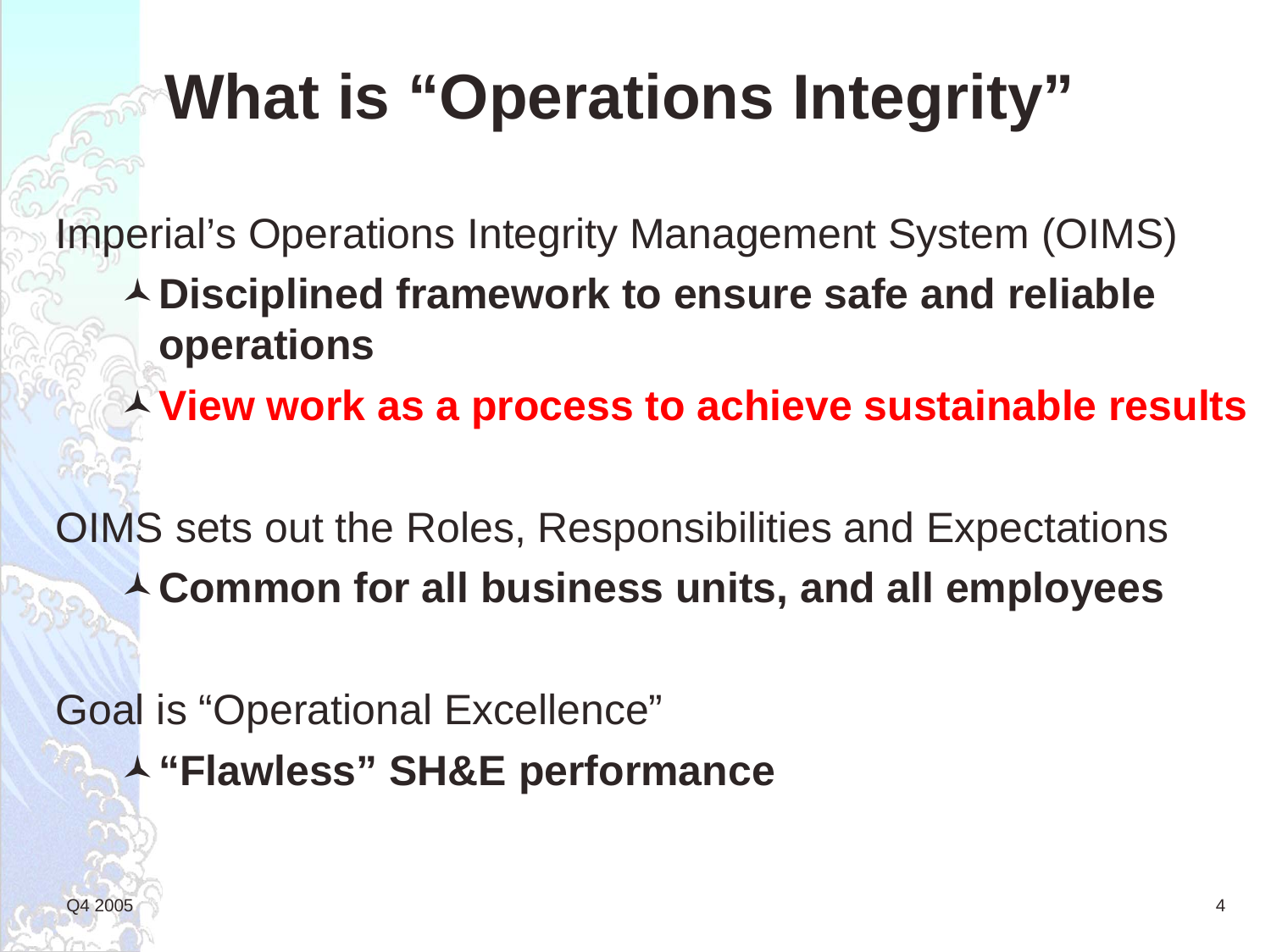# **Operations Integrity - 5 Key Attributes**

Scope and Objectives

- **Systems purpose and desired outcomes**
- **What is and is not covered**

Processes and Procedures

- **AKey tasks to be executed**
- **Links the tasks to results**

Accountable Resources

**A Responsibilities, Experience, Training** 

Verification and Measurement

- **System functioning (deployed)**
- **Quality of processes (effectiveness) ... Results**

Feedback & Improvement

**Basis for continuous improvement**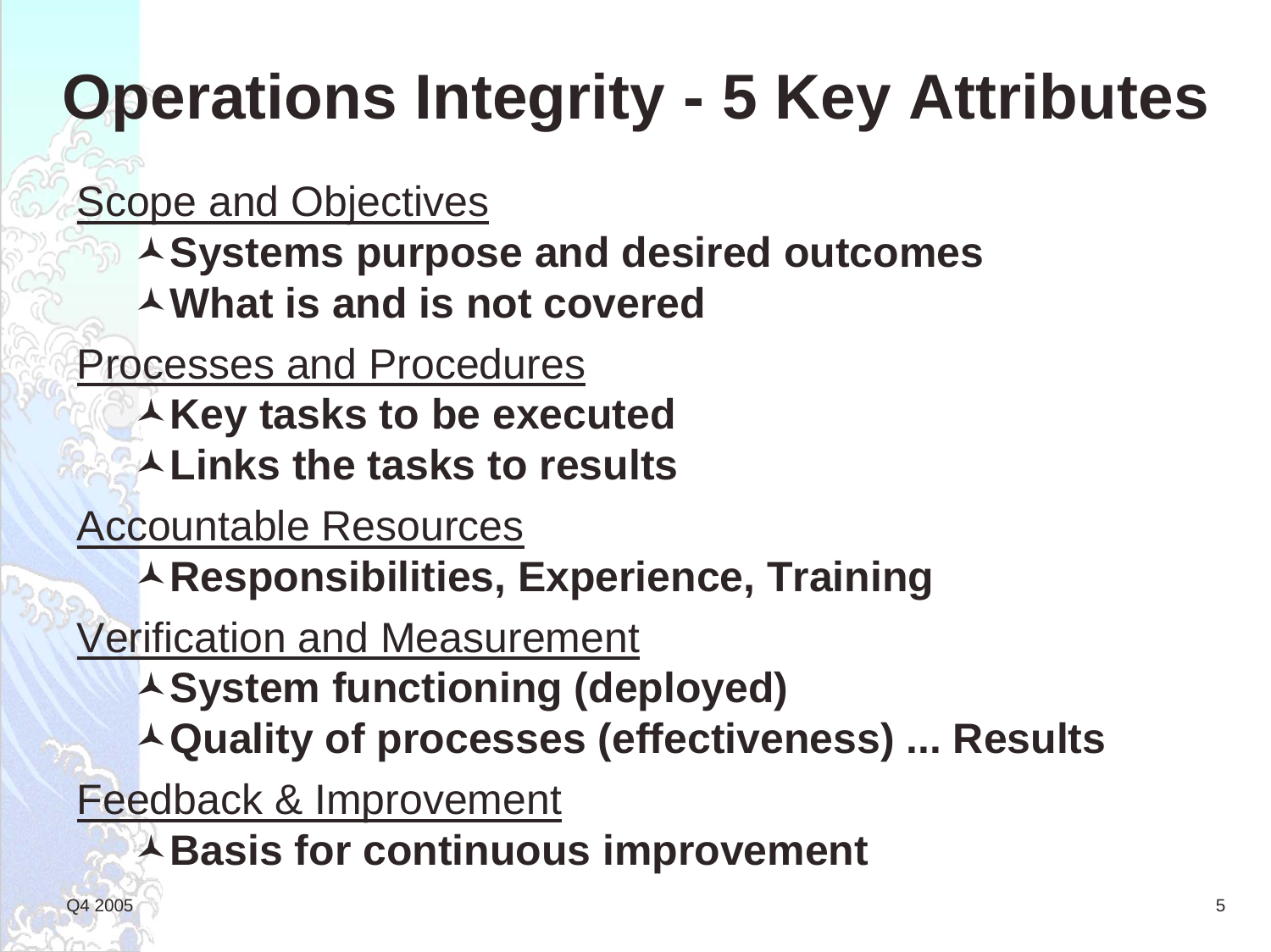#### **OIMF - IOL's Approach to Achieve Operational Excellence** Procedures, **Driver** Practices & Systems **Evaluation** Result **Management Leadership Commitment and Accountability** • *Risk assessment and Risk assessment and management management* •**Facilities design and** *construction construction*• Information/documentation• Personnel training • Operations and maintenance • Management of change • Third-party services • Incident investigation and analysis • Community awareness and emergency preparedness **Operations Integrity** Assessment and Improvement **Operational Excellence**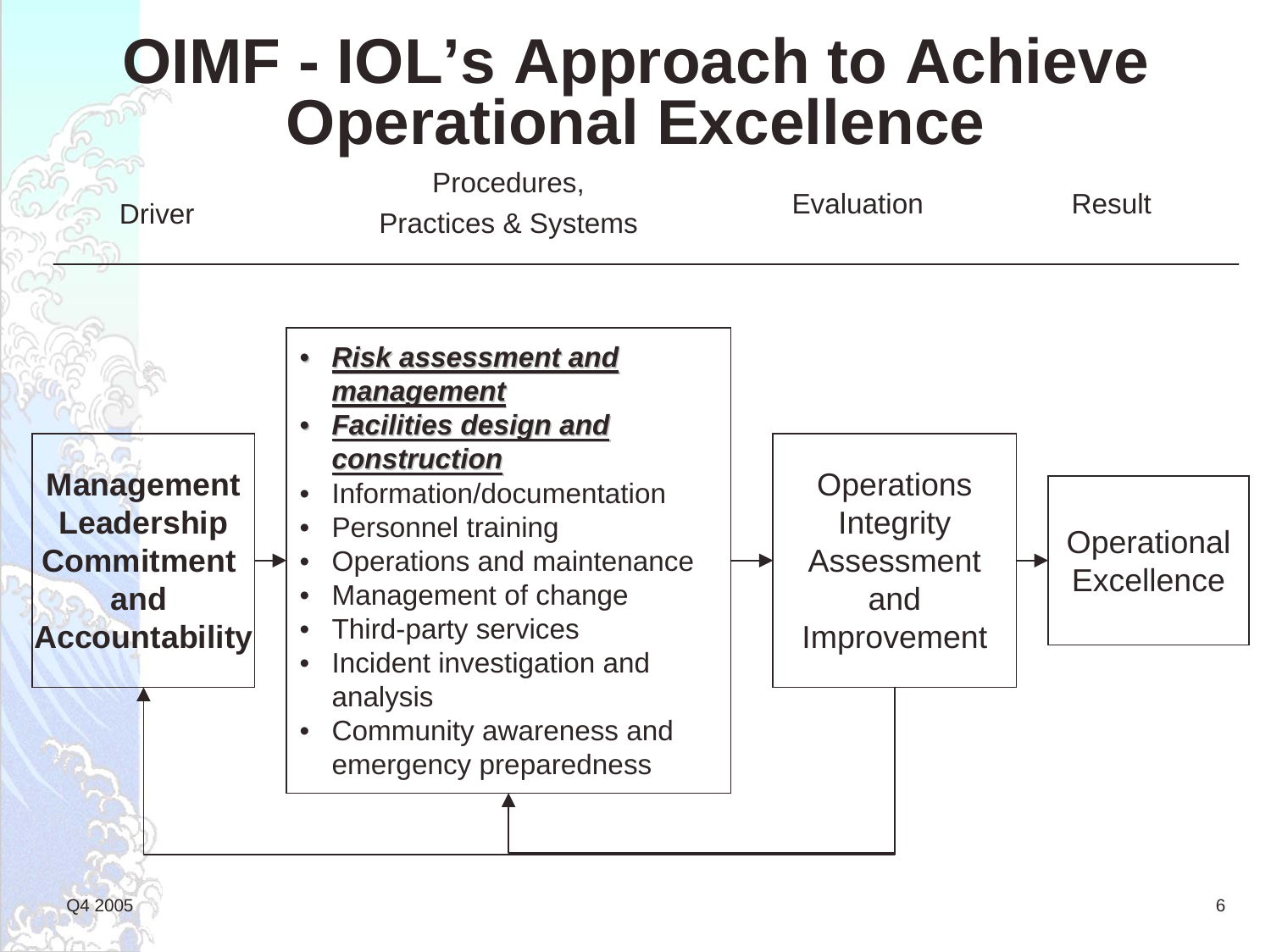# **IOL's Matrix for Risk Categorization**

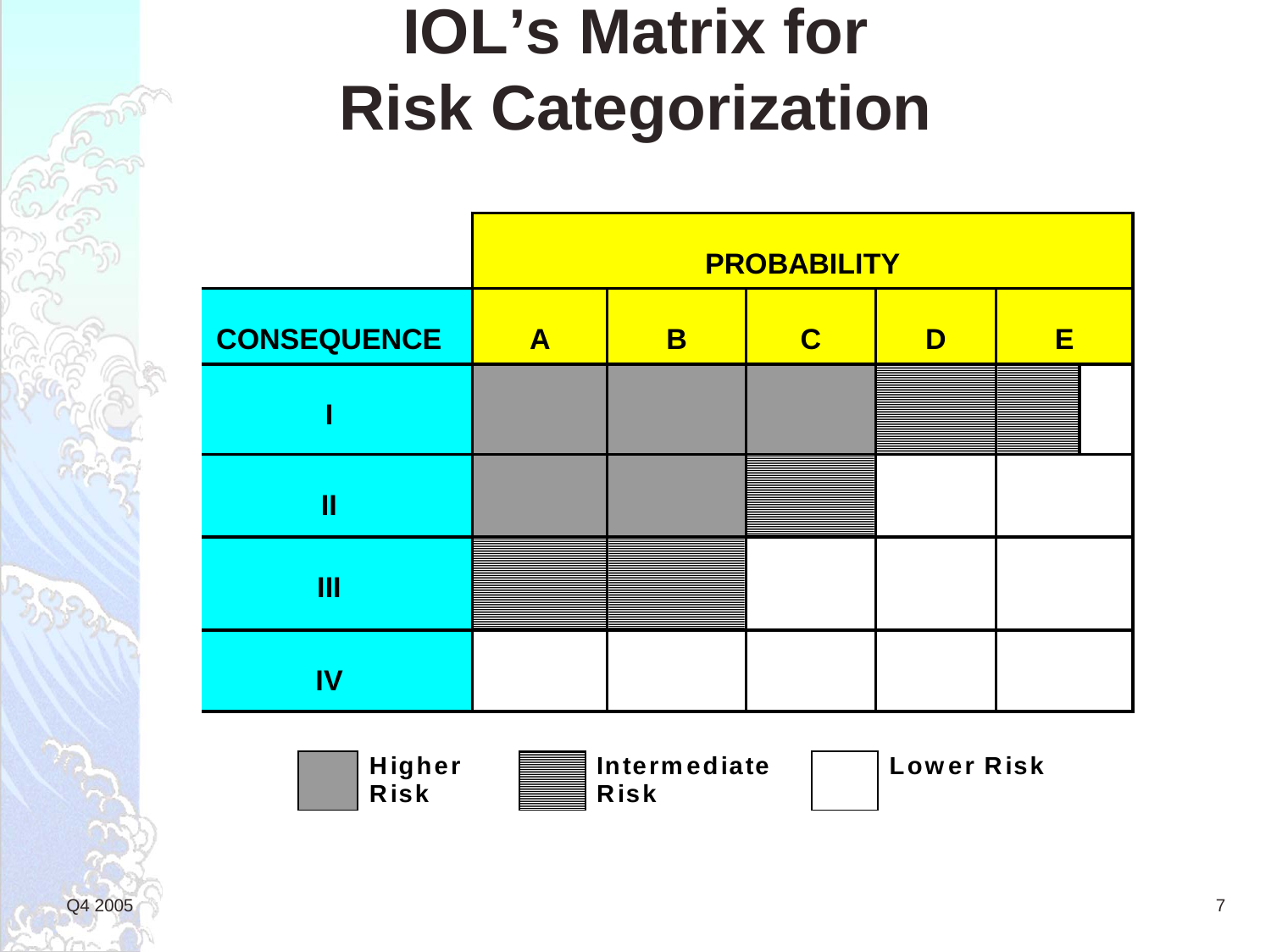# **IOL's HAZOP Review Process**

Process

**Proactive, structured, process driven**

**Five-Year Incident History**

Conducted by a Team of Experts

**Lead by a trained, certified Risk Assessment facilitator.**

Scenario based

**Risks are analyzed/categorized using IOL's Risk Matrix.**

Gap Closure **Documented and stewarded**